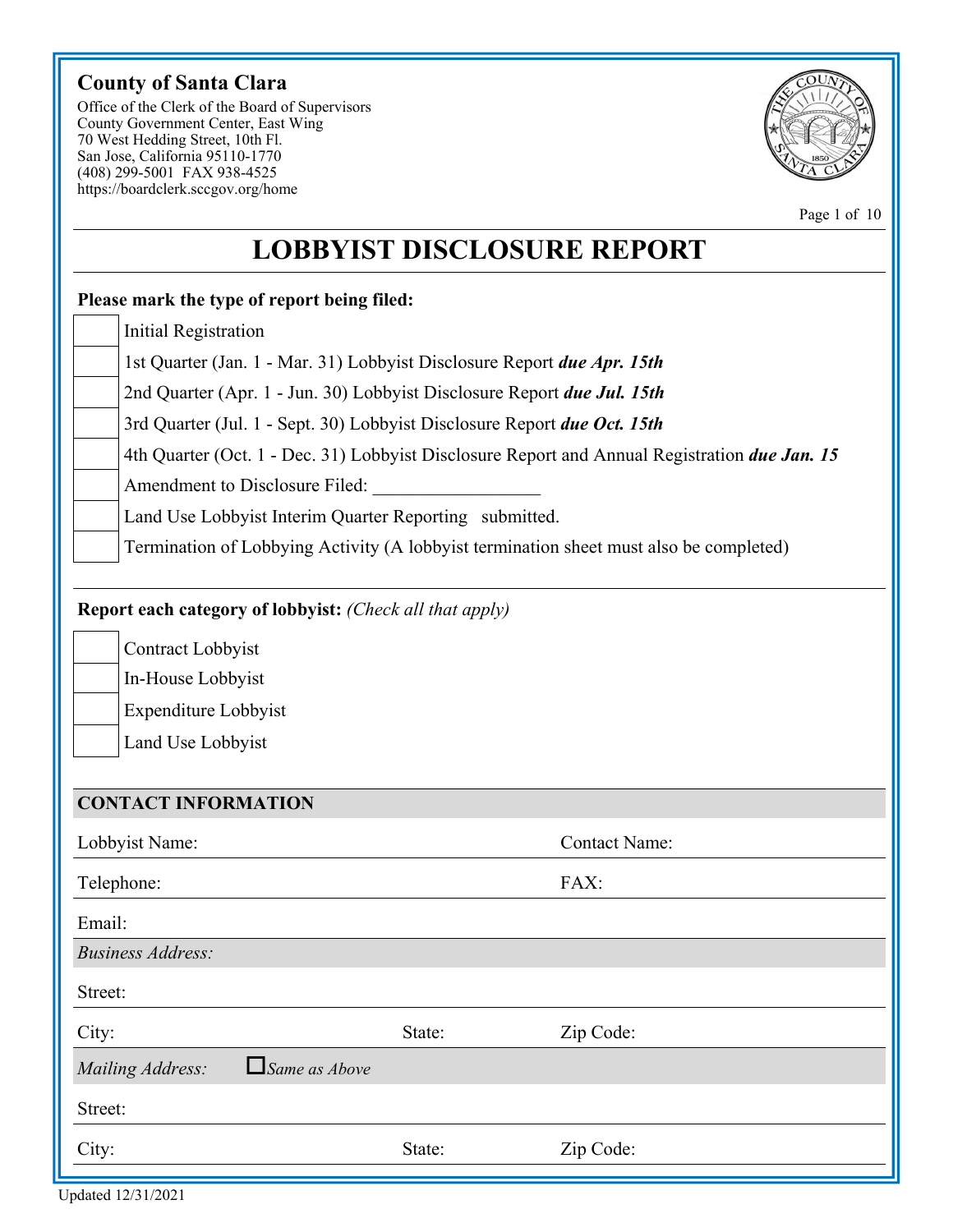# **LOBBYIST DISCLOSURE REPORT PAGE 1 INSTRUCTIONS**

#### REPORT AND CONTACT INFORMATION

#### **Mark the report being submitted.**

The year being reported is the year the lobbying occurred. For example, activity occurring in the 4th quarter of 2020 is reported in 2021, but the year of the report is 2020.

If terminating lobbying activities, include the termination report along with a final quarterly disclosure report.

Land Use Interim Reporting: Land use lobbyists must update the reports required by Section A3-63 of the Ordinance Code at least 7 days, but not more than 2l days, before any meeting or public hearing at which an action relating to the major land use approval, or any component thereof, will be on the agenda.

#### **Check all applicable types of Lobbyist.**

Santa Clara County Ordinance Code section A3- 64 provides a list of exemptions.

Fill out the lobbyists' name, telephone number, fax number, email, and business and mailing addresses. If the lobbyist submitting the report is an entity, the lobbyist entity will be asked to list its employees engaged in lobbying activity on subsequent pages.

For more information see Sant Clara County Code of Ordinances, Title A, Division A3, Chapter VII "Lobbying." located online at: https:// library.municode.com/ca/santa\_clara\_county/ codes/code\_of\_ordinances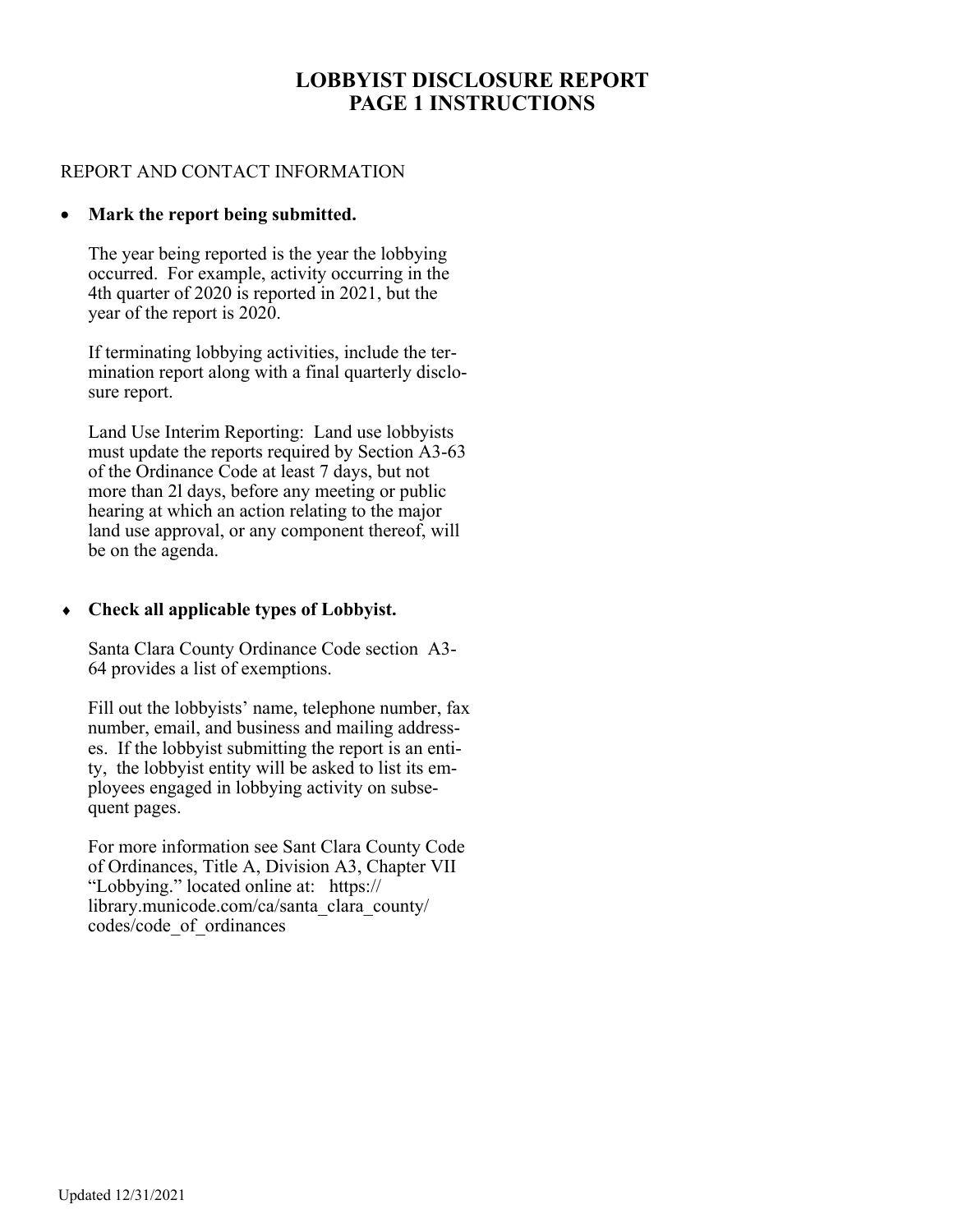|                                                                                                           | <b>COUNTY OF SANTA CLARA LOBBYIST DISCLOSURE REPORT</b>                                                  | Page 2 of 10  |  |  |
|-----------------------------------------------------------------------------------------------------------|----------------------------------------------------------------------------------------------------------|---------------|--|--|
| Describe the organization of the Lobbyist (i.e. sole proprietorship, partnership, corporation, etc.).     |                                                                                                          |               |  |  |
|                                                                                                           |                                                                                                          |               |  |  |
|                                                                                                           | ,我们也不会有什么。""我们的人,我们也不会有什么?""我们的人,我们也不会有什么?""我们的人,我们的人,我们的人,我们的人,我们的人,我们的人,我们的人,我                         |               |  |  |
|                                                                                                           |                                                                                                          |               |  |  |
| owners.                                                                                                   | If the Lobbyist is a sole proprietorship or partnership of fewer than five people, list the names of all |               |  |  |
|                                                                                                           | $1.$ $3.$                                                                                                | $\frac{5}{2}$ |  |  |
| $2.$ 4.                                                                                                   |                                                                                                          | More than 5   |  |  |
|                                                                                                           |                                                                                                          |               |  |  |
|                                                                                                           | If the Lobbyist is a corporation, list the names of the officers and agent for services of process.      |               |  |  |
| 1.                                                                                                        | $\sim$ 5. $\sim$ 9.                                                                                      |               |  |  |
| 2.                                                                                                        | $\overline{6}$ .                                                                                         | 10.           |  |  |
| 3.                                                                                                        | 7.                                                                                                       | 11.           |  |  |
| $\overline{4}$ .                                                                                          | 8. $\qquad \qquad$                                                                                       |               |  |  |
|                                                                                                           |                                                                                                          | Agent:        |  |  |
|                                                                                                           | The remainder of the Lobbyist Disclosure Report is divided into sections.                                |               |  |  |
| All Lobbyists to complete Lobbyist Contact Sheet                                                          |                                                                                                          |               |  |  |
| Contract Lobbyists must complete Sections IA, IB, and IC.                                                 |                                                                                                          |               |  |  |
| In-House Lobbyists must complete Section II.                                                              |                                                                                                          |               |  |  |
| <b>Expenditure Lobbyists must complete Section III.</b>                                                   |                                                                                                          |               |  |  |
| Land Use Lobbyists must complete Section IV<br>All Lobbyists must complete Section V, Fees & Verification |                                                                                                          |               |  |  |
|                                                                                                           |                                                                                                          |               |  |  |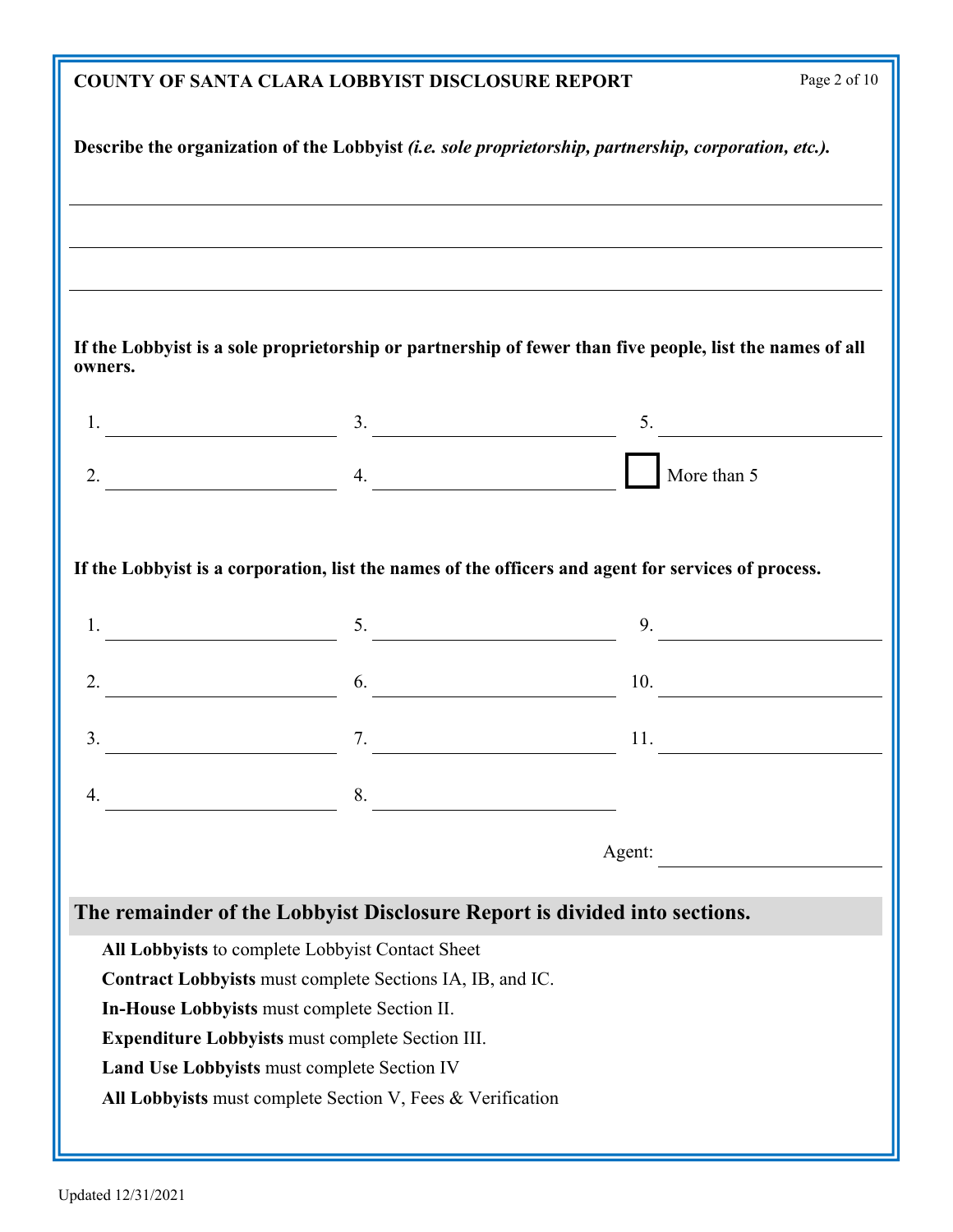# **LOBBYIST DISCLOSURE REPORT PAGE 2 INSTRUCTIONS**

#### LOBBYIST ORGINANZATION INFORMATION

- Describe the Lobbyist Organization.
- If the Lobbyist is a sole proprietorship or partnership of fewer than five  $(5)$  persons, list the name of the sole proprietor or the names of each person with an ownership interest in the business.

Check the box if there are more than 5.

• If the Lobbyist is a corporation, list the names of the officers and the agent for service of process.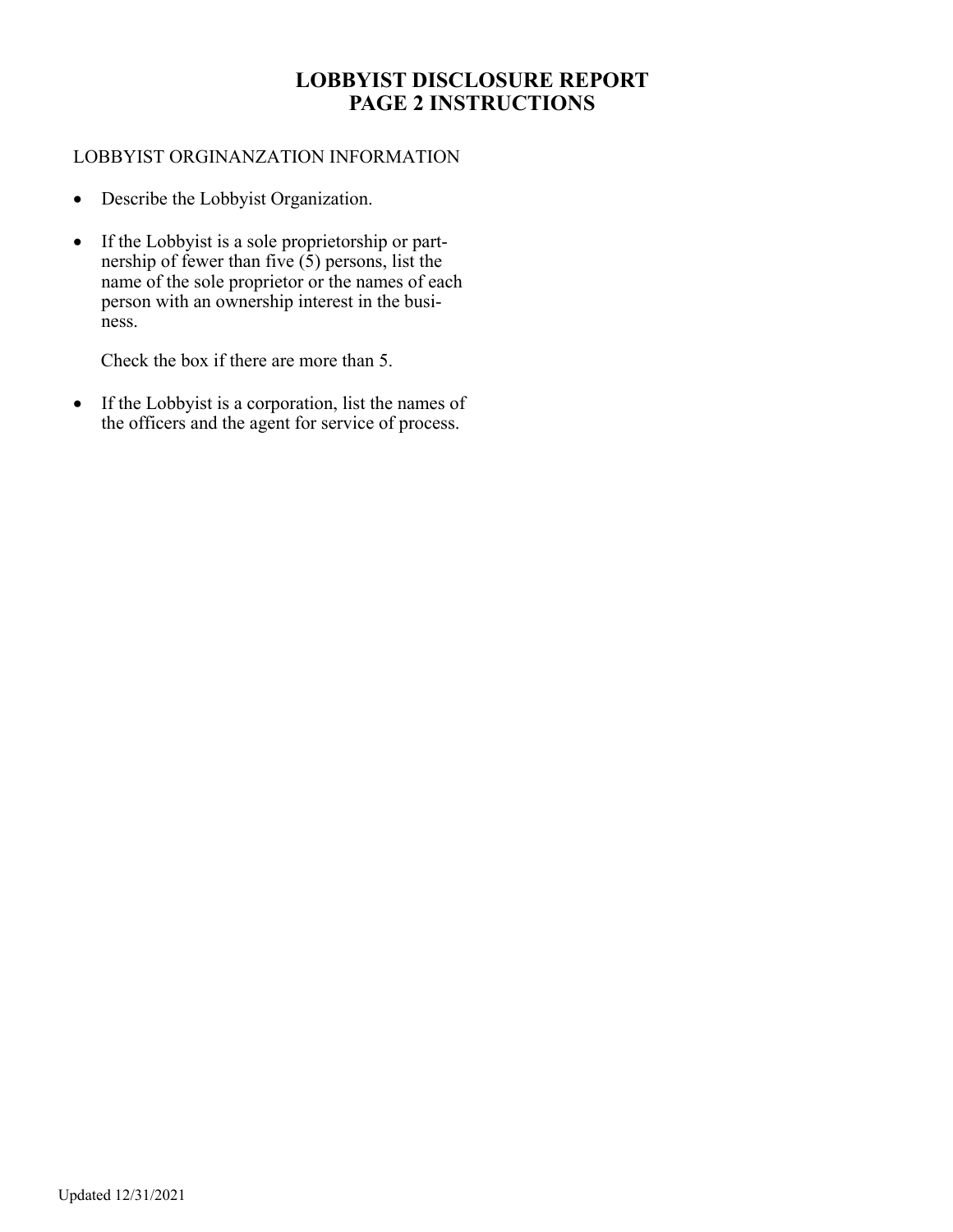| <b>COUNTY OF SANTA CLARA LOBBYIST DISCLOSURE REPORT</b>                |                               |     |                              |                                                      | Page 3 of 10           |
|------------------------------------------------------------------------|-------------------------------|-----|------------------------------|------------------------------------------------------|------------------------|
|                                                                        | <b>LOBBYIST CONTACT SHEET</b> |     |                              |                                                      |                        |
|                                                                        |                               |     |                              | Check the box if there were no contacts this quarter |                        |
| Official Contacted:                                                    |                               |     | Individual Who Made Contact: |                                                      |                        |
| Identify Action:                                                       |                               |     |                              |                                                      |                        |
| Date(s) of Contact:                                                    |                               |     |                              |                                                      |                        |
| Client:                                                                | Contacts                      | (1) | $(2-5)$                      | $(6-10)$                                             | $(11 \text{ or more})$ |
| Official Contacted:                                                    |                               |     | Individual Who Made Contact: |                                                      |                        |
| Identify Action:                                                       |                               |     |                              |                                                      |                        |
| Date(s) of Contact:                                                    |                               |     |                              |                                                      |                        |
| Client:                                                                | Contacts                      | (1) | $(2-5)$                      | $(6-10)$                                             | $(11 \text{ or more})$ |
| Official Contacted:                                                    |                               |     | Individual Who Made Contact: |                                                      |                        |
| Identify Action:                                                       |                               |     |                              |                                                      |                        |
| Date(s) of Contact:                                                    |                               |     |                              |                                                      |                        |
| Client:                                                                | Contacts                      | (1) | $(2-5)$                      | $(6-10)$                                             | $(11 \text{ or more})$ |
| Official Contacted:                                                    |                               |     | Individual Who Made Contact: |                                                      |                        |
| Identify Action:                                                       |                               |     |                              |                                                      |                        |
| Date(s) of Contact:                                                    |                               |     |                              |                                                      |                        |
| Client:                                                                | Contacts                      | (1) | $(2-5)$                      | $(6-10)$                                             | $(11 \text{ or more})$ |
| Official Contacted:                                                    |                               |     | Individual Who Made Contact: |                                                      |                        |
| Identify Action:                                                       |                               |     |                              |                                                      |                        |
| Date(s) of Contact:                                                    |                               |     |                              |                                                      |                        |
| Client:                                                                | Contacts                      | (1) | $(2-5)$                      | $(6-10)$                                             | $(11 \text{ or more})$ |
| Official Contacted:                                                    |                               |     | Individual Who Made Contact: |                                                      |                        |
| Identify Action:                                                       |                               |     |                              |                                                      |                        |
| Date(s) of Contact:                                                    |                               |     |                              |                                                      |                        |
| Client:                                                                | Contacts                      | (1) | $(2-5)$                      | $(6-10)$                                             | $(11 \text{ or more})$ |
| Official Contacted:                                                    |                               |     | Individual Who Made Contact: |                                                      |                        |
| Identify Action:                                                       |                               |     |                              |                                                      |                        |
| Date(s) of Contact:                                                    |                               |     |                              |                                                      |                        |
| Client:                                                                | Contacts                      | (1) | $(2-5)$                      | $(6-10)$                                             | $(11 \text{ or more})$ |
| Official Contacted:                                                    |                               |     | Individual Who Made Contact: |                                                      |                        |
| Identify Action:                                                       |                               |     |                              |                                                      |                        |
| Date(s) of Contact:                                                    |                               |     |                              |                                                      |                        |
| Client:                                                                | Contacts                      | (1) | $(2-5)$                      | $(6-10)$                                             | $(11 \text{ or more})$ |
| This page may be duplicated. Check the box if this page is duplicated. |                               |     |                              |                                                      |                        |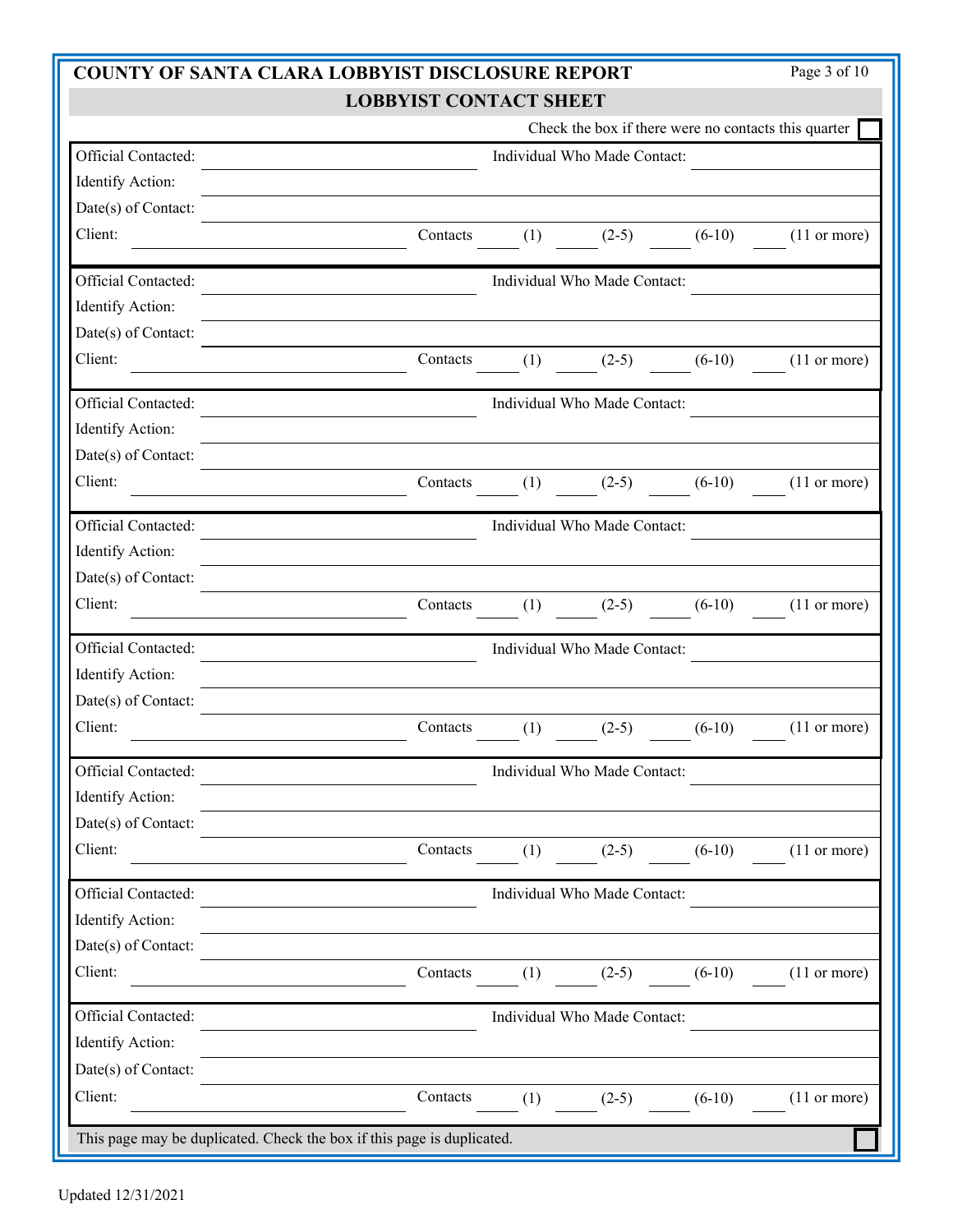# **LOBBYIST DISCLOSURE REPORT PAGE 3 INSTRUCTIONS**

#### LOBBYIST CONTACT SHEET

 List reportable contacts made with County officials during the preceding calendar quarter for the purpose of conducting Lobbying Activity. Contact information must include the following:

The name of each official contacted,

The name of the individual who made the contact,

A brief description of the action the individual was trying to influence.

The date(s) of the contacts, and

The client on whose behalf the contact was made (if applicable).

Indicate the number of contacts made by the individual with that official.

If additional space is needed, the page may be duplicated.

A **Contact** is attendance at a meeting or any communication (made directly or through an agent of the Lobbyist), with a County Official for the purpose of influencing a legislative or administrative action. The communication may be oral, electronic, or written.

Contract Lobbyists, Expenditure Lobbyists and In-House Lobbyists must only disclose contacts with County Officials.

**Land Use Lobbyists must disclose contacts with all public officials** for the purpose of influencing the major land use approval.

**County official** means members of the Board of Supervisors and their staff (excluding administrative staff), appointees of the Board of Supervisors, the District Attorney, the Assessor, the Sheriff, the County Executive, Chief Operating Officer, Deputy County Executives, County department and agency heads, members of County boards or commissions, and persons who have been elected to a County office but have not yet been sworn in to office.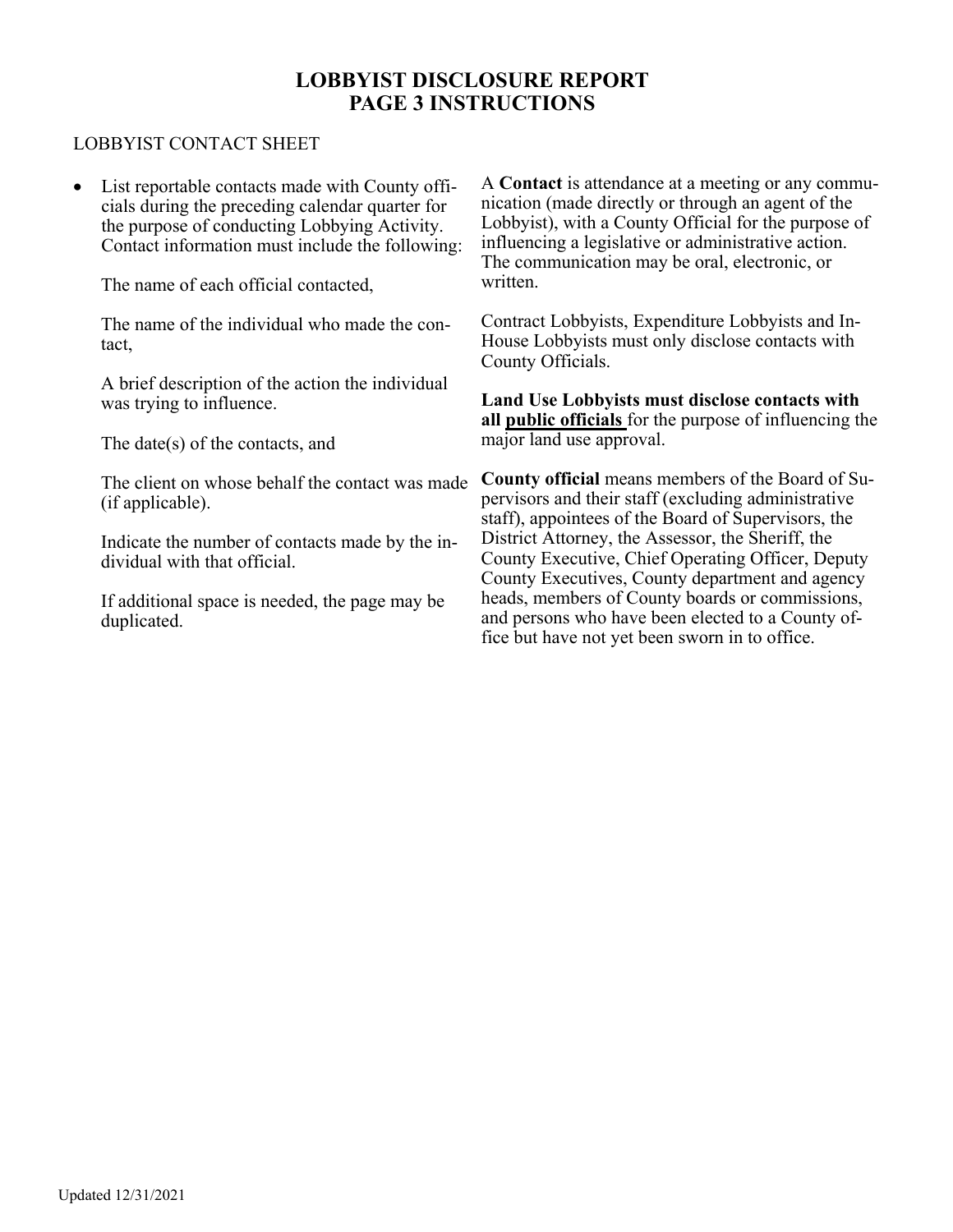| the contract of the contract of the contract of the contract of the contract of                                       |                                   |  |
|-----------------------------------------------------------------------------------------------------------------------|-----------------------------------|--|
|                                                                                                                       |                                   |  |
|                                                                                                                       |                                   |  |
|                                                                                                                       |                                   |  |
|                                                                                                                       |                                   |  |
| <u> 1989 - Johann Stoff, deutscher Stoffen und der Stoffen und der Stoffen und der Stoffen und der Stoffen und de</u> | the control of the control of the |  |

#### Updated 12/31/2021

| SECTION IA. CONTRACT LOBBYIST INFORMATION | Page 4 of 10 |
|-------------------------------------------|--------------|
|                                           |              |

#### **THE NATURE OF THE BUSINESS, ORGANIZATION OR ASSOCIATION**

**Describe the purpose of the Contract Lobbyist's business.** 

#### **EMPLOYEES ENGAGED IN LOBBY ACTIVITY**

**If the Contract Lobbyist is an entity, name of each person working for the Contract Lobbyist who contacts County Officials on behalf of the lobbyist, and list his or her clients.** 

Lobbyist Name Client Name(s)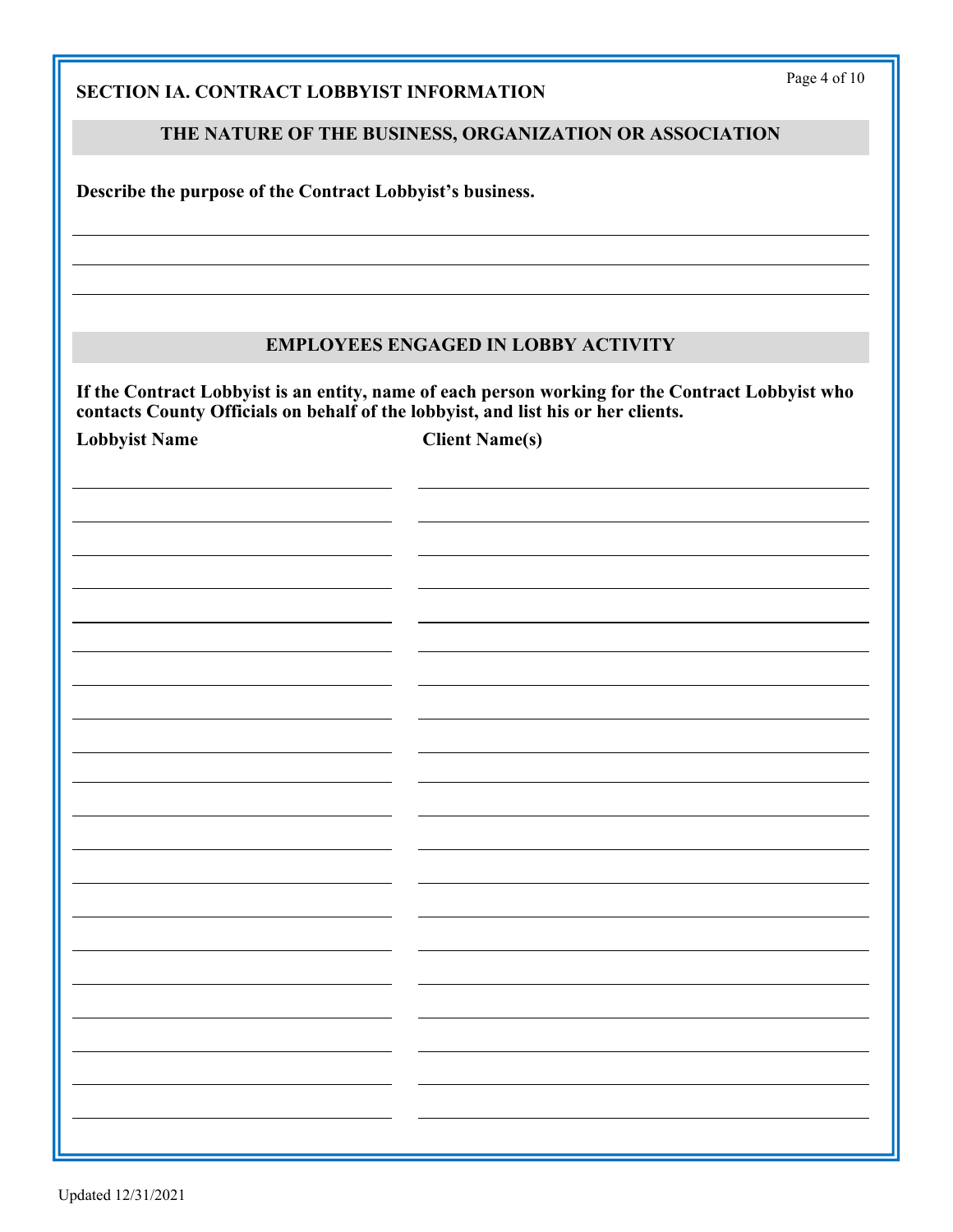# **LOBBYIST DISCLOSURE REPORT PAGE 4 INSTRUCTIONS**

#### CONTRACT LOBBYIST AND EMPLOYEE INFORMATION

- Describe the purpose of the Contract Lobbyist's business.
- If the Lobbyist is an entity, list the name of each person engaging in lobbying activity on behalf of the Contract Lobbyist and the clients.

The person may be an individual employed by the Contract Lobbyist, an individual working as an independent contractor for the Contract Lobbyist, or an entity that has a subcontract with the Contract Lobbyist to engage in lobbying activity. Contract lobbyist means any person, whether an entity or individual, engaging in Lobbying Activity on behalf of one (1) or more clients (acting individually or through agents, associates, employees, or contractors) and who has received or has entered into an agreement for compensation of one thousand dollars (\$1,000.00) or more for any services that include engaging in Lobbying Activity during any consecutive three-month period.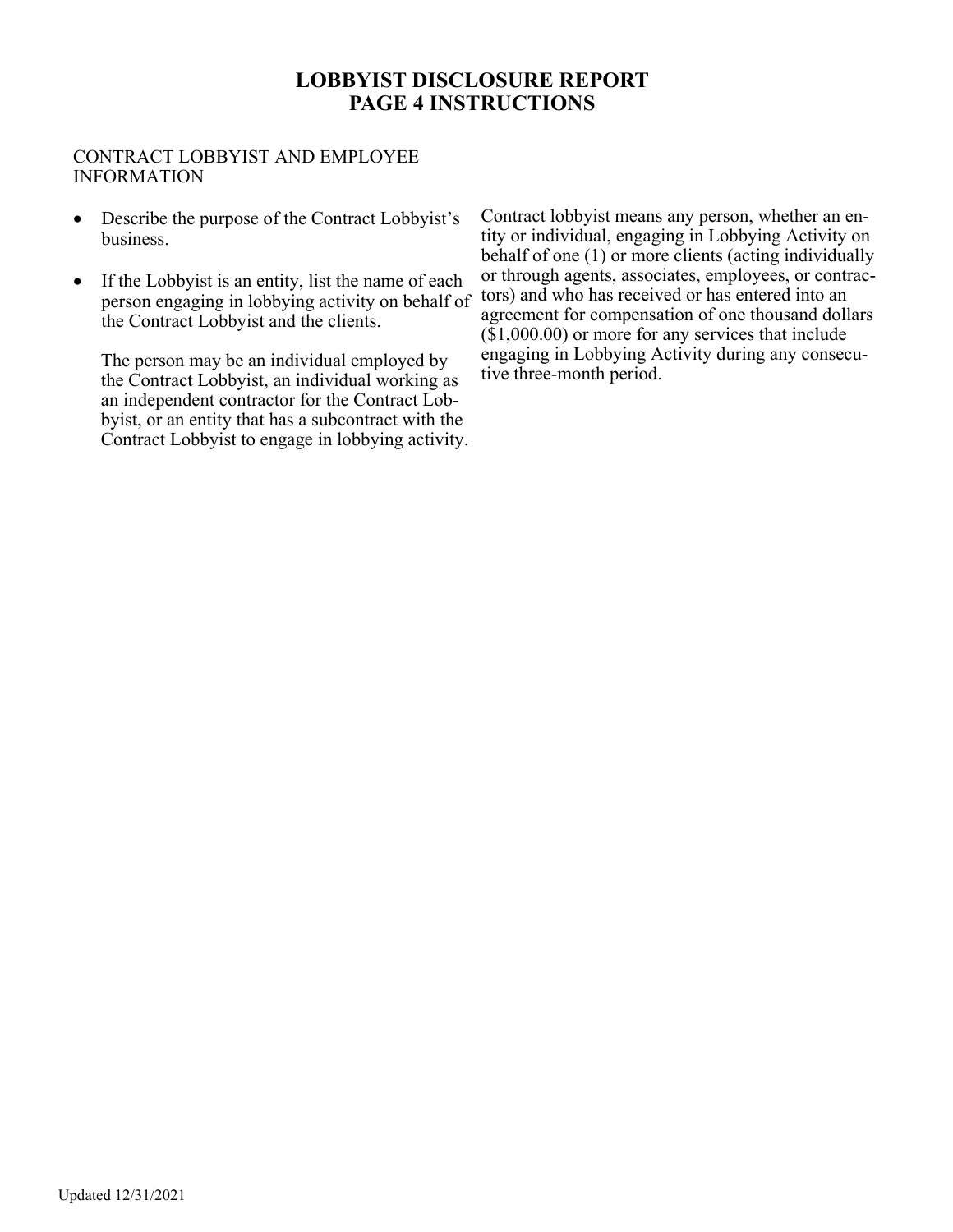| SECTION IB. CONTRACT LOBBYIST INFORMATION                              | Page 5 of $10\,$        |
|------------------------------------------------------------------------|-------------------------|
| <b>CURRENT AND FORMER CLIENT LIST</b>                                  |                         |
| <b>LIST ALL CURRENT CLIENTS</b>                                        |                         |
| <b>Client Name</b>                                                     | <b>Effective Date</b>   |
|                                                                        |                         |
|                                                                        |                         |
|                                                                        |                         |
|                                                                        |                         |
|                                                                        |                         |
|                                                                        |                         |
|                                                                        |                         |
|                                                                        |                         |
| LIST ALL TERMINATED CLIENTS DURING THE PREVIOUS QUARTER                |                         |
| <b>Client Name</b>                                                     | <b>Termination Date</b> |
|                                                                        |                         |
|                                                                        |                         |
|                                                                        |                         |
|                                                                        |                         |
|                                                                        |                         |
|                                                                        |                         |
|                                                                        |                         |
| This page may be duplicated. Check the box if this page is duplicated. |                         |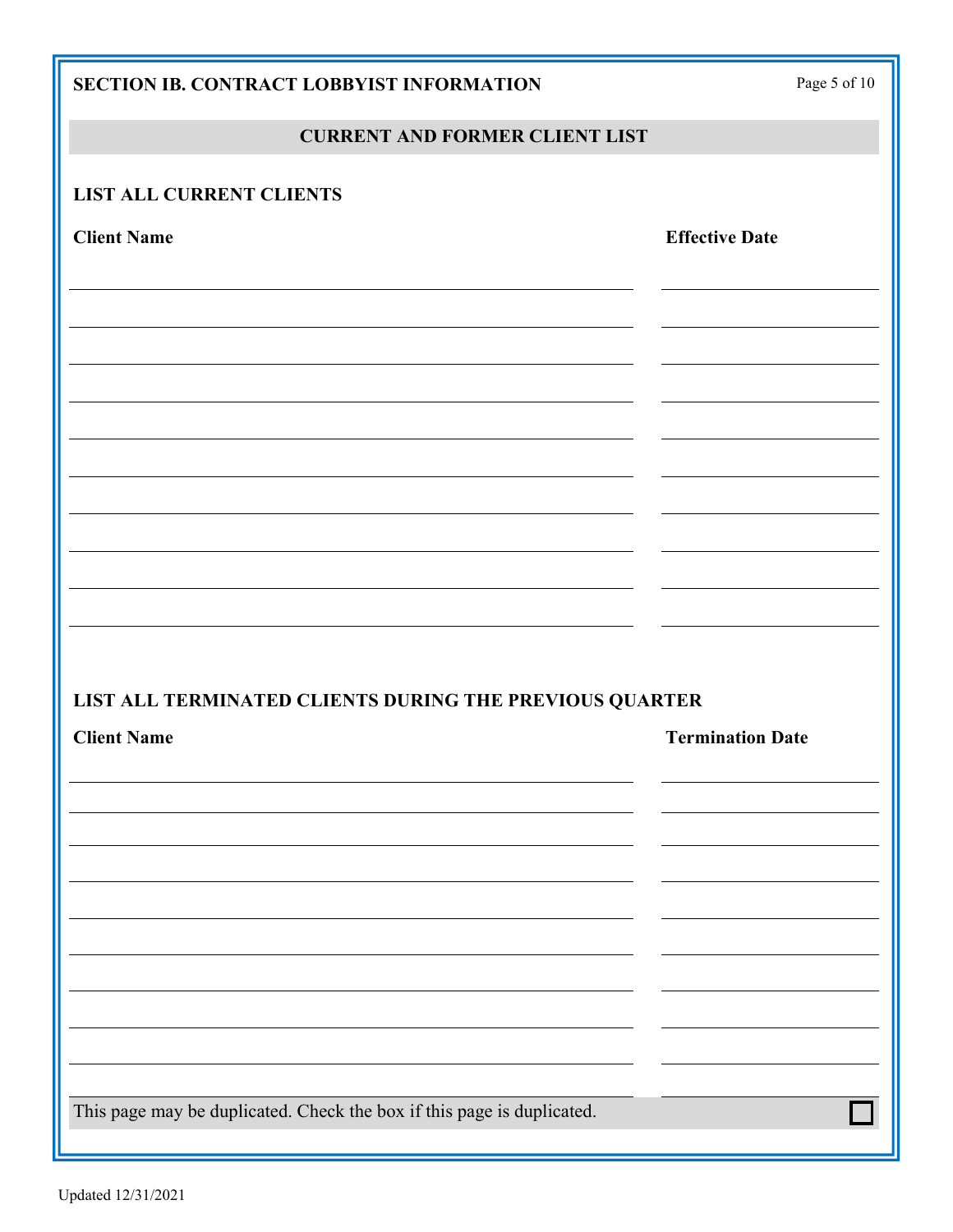# **LOBBYIST DISCLOSURE REPORT PAGE 5 INSTRUCTIONS**

#### CONTRACT LOBBYIST CLIENT INFORMATION

- List all current clients names and the date which they became clients.
- List all former clients whose representation was terminated in the preceding calendar quarter and the date it was terminated.

If additional space is needed, the page may be duplicated.

**Client** means a person, including a business or other entity, who compensates a lobbyist for representation before a County Official.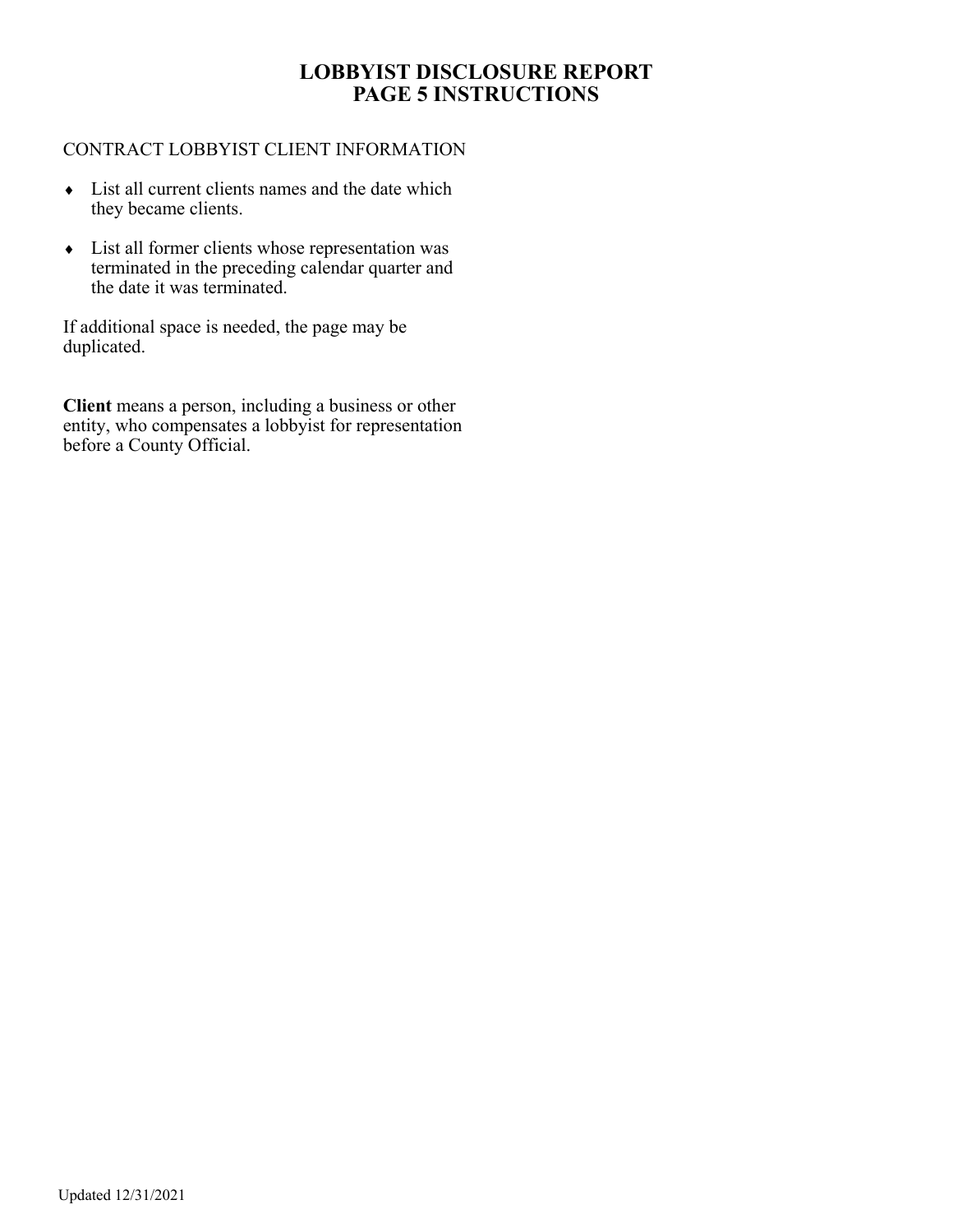|                                                                     | SECTION IC. CONTRACT LOBBYIST CLIENT INFORMATION                                                  | Page 6 of 10         |
|---------------------------------------------------------------------|---------------------------------------------------------------------------------------------------|----------------------|
|                                                                     | <b>CLIENT INFORMATION</b>                                                                         |                      |
| Contract Lobbyists must complete this form for all current clients. |                                                                                                   |                      |
| <b>Current Client Information:</b>                                  |                                                                                                   |                      |
| Name:                                                               | Telephone:                                                                                        | Fax: $\qquad \qquad$ |
|                                                                     |                                                                                                   |                      |
| <b>Business Address:</b>                                            |                                                                                                   |                      |
| Street:                                                             |                                                                                                   |                      |
| City:                                                               | State: Zip Code:                                                                                  |                      |
| Describe the nature and purpose of the Client's business.           |                                                                                                   |                      |
|                                                                     |                                                                                                   |                      |
|                                                                     |                                                                                                   |                      |
|                                                                     |                                                                                                   |                      |
|                                                                     | LEGISLATIVE OR ADMINISTRATIVE ACTION(S) LOBBYIST SEEKS TO INFLUENCE                               |                      |
| to influence and the outcome sought.                                | Describe in detail the legislative or administrative action(s) the Contract Lobbyist was retained |                      |
| 1.                                                                  |                                                                                                   |                      |
| 2.                                                                  |                                                                                                   |                      |
| 3.                                                                  |                                                                                                   |                      |
| 4.                                                                  |                                                                                                   |                      |
|                                                                     |                                                                                                   |                      |
|                                                                     | <b>COMPENSATION</b>                                                                               |                      |
|                                                                     | The total compensation promised or received from the Client for lobbyist services:                |                      |
| $$0.00 - $500$                                                      | $$501 - $1,000$<br>$$1,001 - $10,000$                                                             | $$10,001 - $100,000$ |
| $$100,001 - $200,000$                                               | $$300,001 - $400,000$<br>$$200,001 - $300,000$                                                    | Over \$400,001       |
|                                                                     | This page may be duplicated. Check the box if this page is duplicated.                            |                      |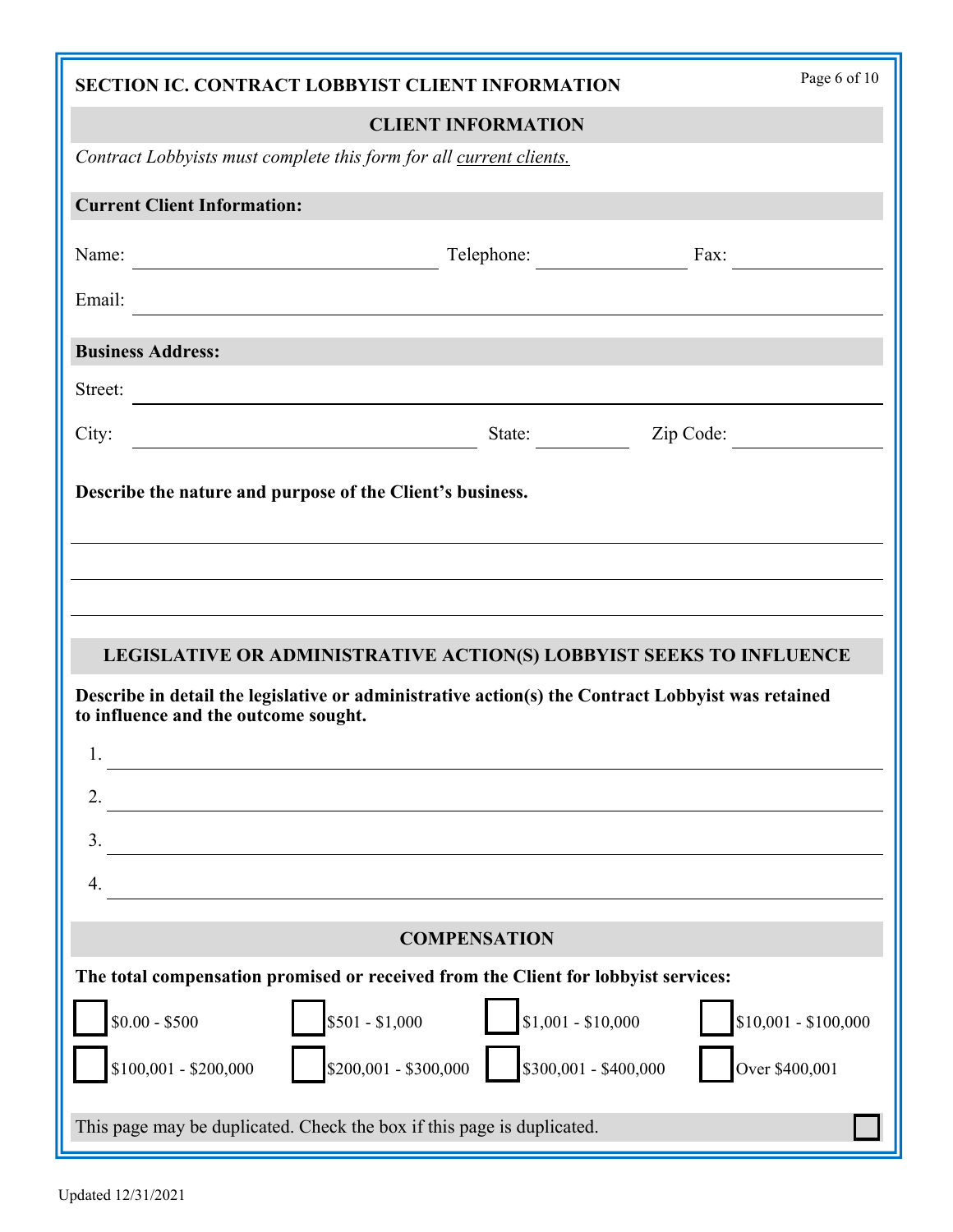# **LOBBYIST DISCLOSURE REPORT PAGE 6 INSTRUCTIONS**

#### **CONTRACT LOBBYIST CURRENT CLIENT INFORMATION**

- If the Contract Lobbyist has more than one current Client, **a separate page should be filled out for each current Client.** Client Information sheets need not be completed for former clients.
- Include contact information for client.
- Describe the nature and purpose of the Client's business.
- Describe in detail the County legislative or administrative action(s) the Contract Lobbyist was retained to influence and the outcome sought.
- Check the box for compensation received for lobbyist activities.

**Contract lobbyist means** any person, whether an entity or individual, engaging in Lobbying Activity on behalf of one (1) or more clients (acting individually or through agents, associates, employees, or contractors) and who has received or has entered into an agreement for compensation of one thousand dollars (\$1,000.00) or more for any services that include engaging in Lobbying Activity during any consecutive three-month period

**Legislative action** means the drafting, introduction, consideration, modification, enactment, or defeat of any resolution, ordinance, amendment thereto, report, nomination, policy, or other action of the Board of Supervisors; a County board, commission, or task force; or any joint powers authority of which the County is a party.

**Administrative action** means the proposal, drafting, development, consideration, advocacy, recommendation, adoption, amendment, termination, extension, or approval of any rule, regulation, agreement, contract, permit, license, policy, or hiring action.

**Compensation** is any economic consideration for services rendered or to be rendered in the future. For example, compensation may include a payment, distribution transfer, loan advance, deposit, money, property, services, or anything else of value (monetary or non-monetary).

If additional space is needed a duplicate may be made of the page to attach as a continuation page.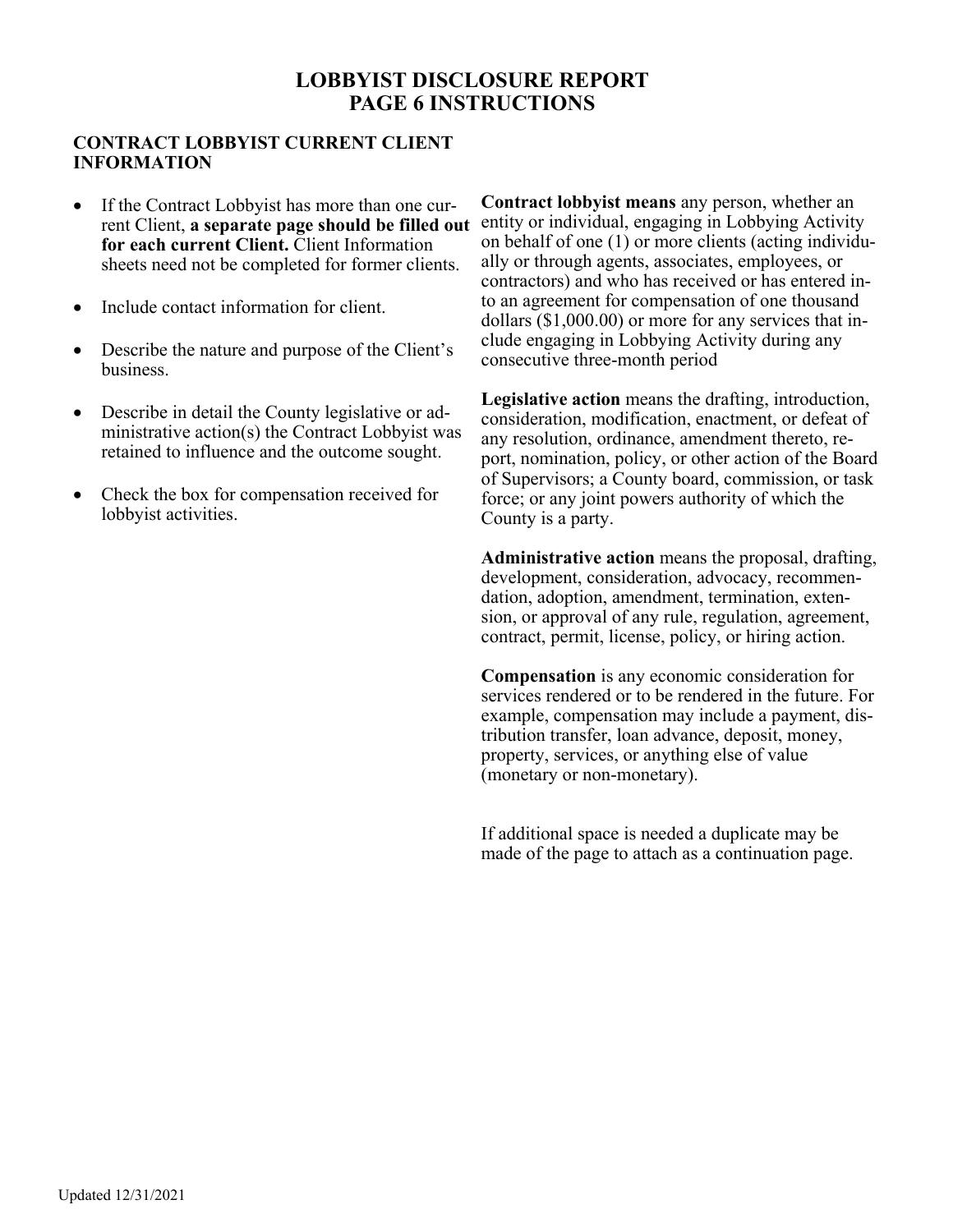| <b>SECTION II. IN-HOUSE LOBBYIST</b>                                                                                                 | Page 7 of 10                                                        |                             |  |  |
|--------------------------------------------------------------------------------------------------------------------------------------|---------------------------------------------------------------------|-----------------------------|--|--|
| <b>EMPLOYEES ENGAGED IN LOBBY ACTIVITY</b>                                                                                           |                                                                     |                             |  |  |
| Name of each owner, compensated officer, or compensated employee engaged in lobbying activity<br>on behalf of the In-House Lobbyist: |                                                                     |                             |  |  |
| 1.                                                                                                                                   | 5.                                                                  | 9.                          |  |  |
| 2.                                                                                                                                   |                                                                     | $\frac{6}{2}$ 10.           |  |  |
| $\frac{11}{2}$ .                                                                                                                     |                                                                     |                             |  |  |
| 4.<br><u> 1980 - Jan Samuel Barbara, político establecente de la propia de la propia de la propia de la propia de la p</u>           | 8.                                                                  | $\overline{\phantom{a}12.}$ |  |  |
|                                                                                                                                      | THE PURPOSE OF THE IN-HOUSE LOBBYIST ENTITY                         |                             |  |  |
| Describe the nature and purpose of the In-House Lobbyist's business.                                                                 |                                                                     |                             |  |  |
|                                                                                                                                      |                                                                     |                             |  |  |
|                                                                                                                                      |                                                                     |                             |  |  |
|                                                                                                                                      |                                                                     |                             |  |  |
|                                                                                                                                      |                                                                     |                             |  |  |
|                                                                                                                                      | LEGISLATIVE OR ADMINISTRATIVE ACTION(S) LOBBYIST SEEKS TO INFLUENCE |                             |  |  |
| Describe in detail the legislative or administrative action(s) the In-House Lobbyist seeks to influence<br>and the outcome sought.   |                                                                     |                             |  |  |
|                                                                                                                                      |                                                                     |                             |  |  |
|                                                                                                                                      |                                                                     |                             |  |  |
|                                                                                                                                      |                                                                     |                             |  |  |
|                                                                                                                                      |                                                                     |                             |  |  |
|                                                                                                                                      |                                                                     |                             |  |  |
|                                                                                                                                      |                                                                     |                             |  |  |
|                                                                                                                                      |                                                                     |                             |  |  |
|                                                                                                                                      |                                                                     |                             |  |  |
|                                                                                                                                      |                                                                     |                             |  |  |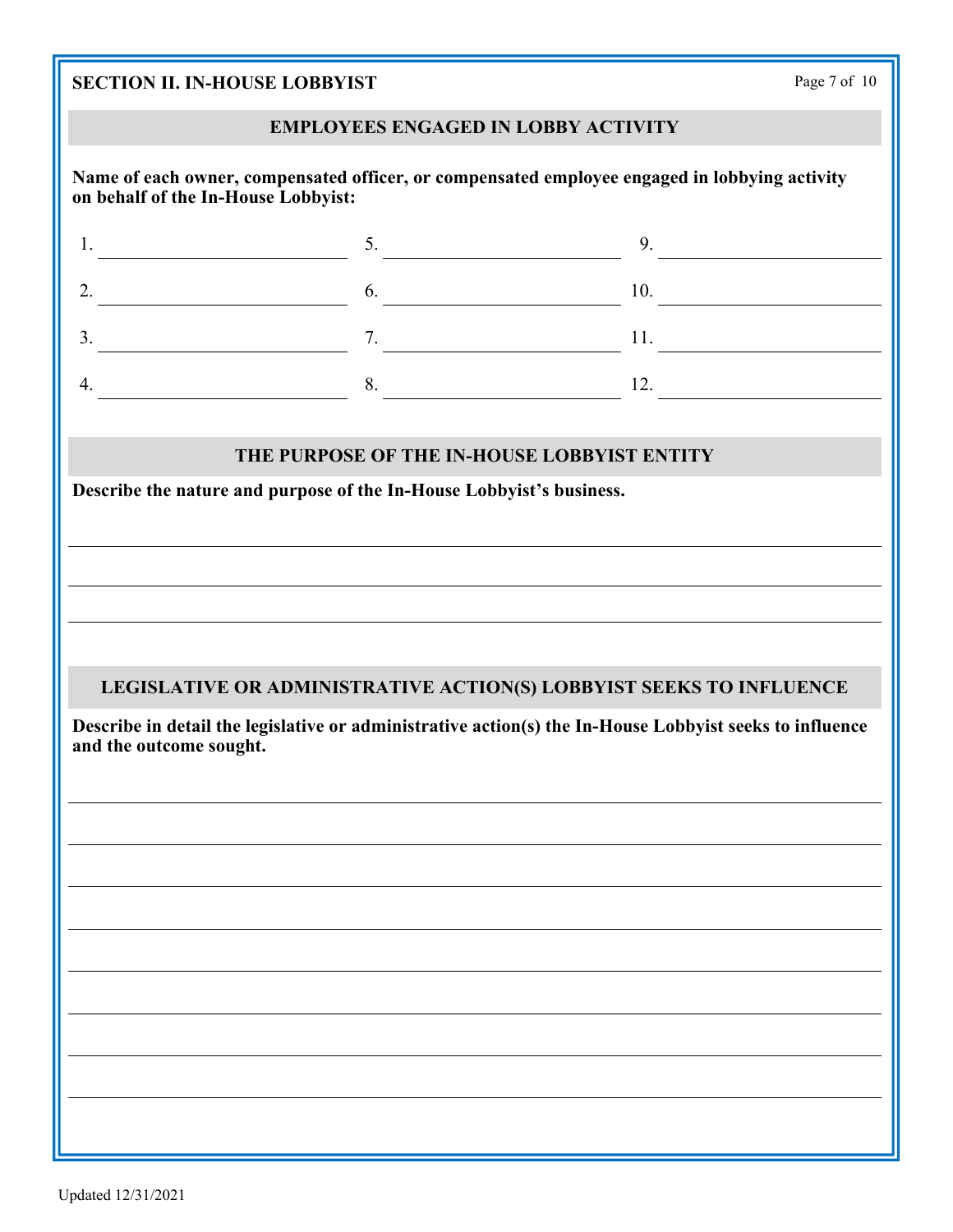# **LOBBYIST DISCLOSURE REPORT PAGE 7 INSTRUCTIONS**

#### **IN-HOUSE LOBBYIST INFORMATION**

- List the name of each owner, compensated officer and or employee engaged in lobbying activity on behalf of the In-House Lobbyist.
- Describe the nature and purpose of the In-House Lobbyist's business, organization, or association.
- Describe in detail the County legislative or administrative action(s) the In-House Lobbyist seeks to influence and the outcome sought.

**In-house lobbyist means** any person, including a business, corporation, association, political action committee, or any other organization if its owners, officers, or employees have engaged in Lobbying Activity on its behalf and whose aggregate time engaging in Lobbying Activity total ten (10) hours or more in a consecutive twelve-month period.

**Legislative action** means the drafting, introduction, consideration, modification, enactment, or defeat of any resolution, ordinance, amendment thereto, report, nomination, policy, or other action of the Board of Supervisors; a County board, commission, or task force; or any joint powers authority of which the County is a party.

**Administrative action** means the proposal, drafting, development, consideration, advocacy, recommendation, adoption, amendment, termination, extension, or approval of any rule, regulation, agreement, contract, permit, license, policy, or hiring action.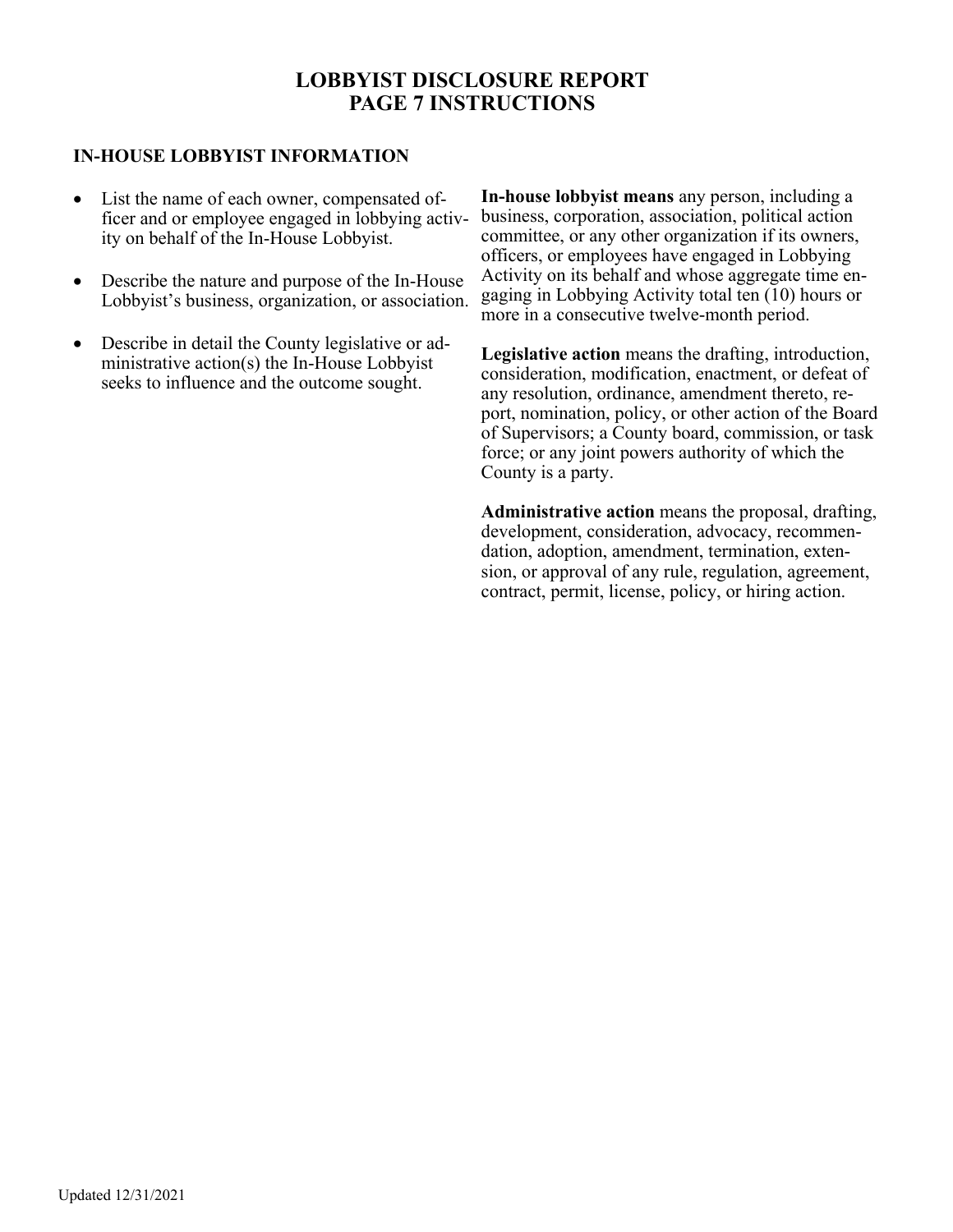# **SECTION III. EXPENDITURE LOBBYIST**

| Page 8 of 10 |  |  |  |
|--------------|--|--|--|
|--------------|--|--|--|

# **EMPLOYEES ENGAGED IN LOBBY ACTIVITY**

| $\begin{tabular}{ c c c c } \hline $1$. & \multicolumn{3}{ c }{\textbf{1}}. & \multicolumn{3}{ c }{\textbf{1}}. \\ \hline \end{tabular}$ | $\overline{\phantom{a}}$                                                                                                                                                                                                                                                                                       | 9. |  |
|------------------------------------------------------------------------------------------------------------------------------------------|----------------------------------------------------------------------------------------------------------------------------------------------------------------------------------------------------------------------------------------------------------------------------------------------------------------|----|--|
| 2.                                                                                                                                       |                                                                                                                                                                                                                                                                                                                |    |  |
| 3.                                                                                                                                       | $\frac{7}{2}$ $\frac{11}{2}$ $\frac{11}{2}$ $\frac{11}{2}$ $\frac{11}{2}$ $\frac{11}{2}$ $\frac{11}{2}$ $\frac{11}{2}$ $\frac{11}{2}$ $\frac{11}{2}$ $\frac{11}{2}$ $\frac{11}{2}$ $\frac{11}{2}$ $\frac{11}{2}$ $\frac{11}{2}$ $\frac{11}{2}$ $\frac{11}{2}$ $\frac{11}{2}$ $\frac{11}{2}$ $\frac{11}{2}$ $\$ |    |  |
| 4.                                                                                                                                       |                                                                                                                                                                                                                                                                                                                |    |  |
|                                                                                                                                          | Amount of expenditure: \$                                                                                                                                                                                                                                                                                      |    |  |
|                                                                                                                                          |                                                                                                                                                                                                                                                                                                                |    |  |
|                                                                                                                                          |                                                                                                                                                                                                                                                                                                                |    |  |
|                                                                                                                                          | THE PURPOSE OF THE BUSINESS, ORGANIZATION OR ASSOCIATION                                                                                                                                                                                                                                                       |    |  |
|                                                                                                                                          | Describe the purpose of the Expenditure Lobbyist's business.                                                                                                                                                                                                                                                   |    |  |
|                                                                                                                                          |                                                                                                                                                                                                                                                                                                                |    |  |
|                                                                                                                                          |                                                                                                                                                                                                                                                                                                                |    |  |
|                                                                                                                                          |                                                                                                                                                                                                                                                                                                                |    |  |
|                                                                                                                                          |                                                                                                                                                                                                                                                                                                                |    |  |
|                                                                                                                                          |                                                                                                                                                                                                                                                                                                                |    |  |
|                                                                                                                                          |                                                                                                                                                                                                                                                                                                                |    |  |
|                                                                                                                                          |                                                                                                                                                                                                                                                                                                                |    |  |
|                                                                                                                                          |                                                                                                                                                                                                                                                                                                                |    |  |
|                                                                                                                                          |                                                                                                                                                                                                                                                                                                                |    |  |
|                                                                                                                                          |                                                                                                                                                                                                                                                                                                                |    |  |
|                                                                                                                                          | LEGISLATIVE OR ADMINISTRATIVE ACTION(S) LOBBYIST SEEKS TO INFLUENCE                                                                                                                                                                                                                                            |    |  |
|                                                                                                                                          |                                                                                                                                                                                                                                                                                                                |    |  |
|                                                                                                                                          | Describe in detail the legislative or administrative action(s) the Expenditure Lobbyist seeks to influence                                                                                                                                                                                                     |    |  |
|                                                                                                                                          |                                                                                                                                                                                                                                                                                                                |    |  |
|                                                                                                                                          |                                                                                                                                                                                                                                                                                                                |    |  |
|                                                                                                                                          |                                                                                                                                                                                                                                                                                                                |    |  |
|                                                                                                                                          |                                                                                                                                                                                                                                                                                                                |    |  |
|                                                                                                                                          |                                                                                                                                                                                                                                                                                                                |    |  |
|                                                                                                                                          |                                                                                                                                                                                                                                                                                                                |    |  |
|                                                                                                                                          |                                                                                                                                                                                                                                                                                                                |    |  |
| and the outcome sought.                                                                                                                  |                                                                                                                                                                                                                                                                                                                |    |  |
|                                                                                                                                          |                                                                                                                                                                                                                                                                                                                |    |  |
|                                                                                                                                          |                                                                                                                                                                                                                                                                                                                |    |  |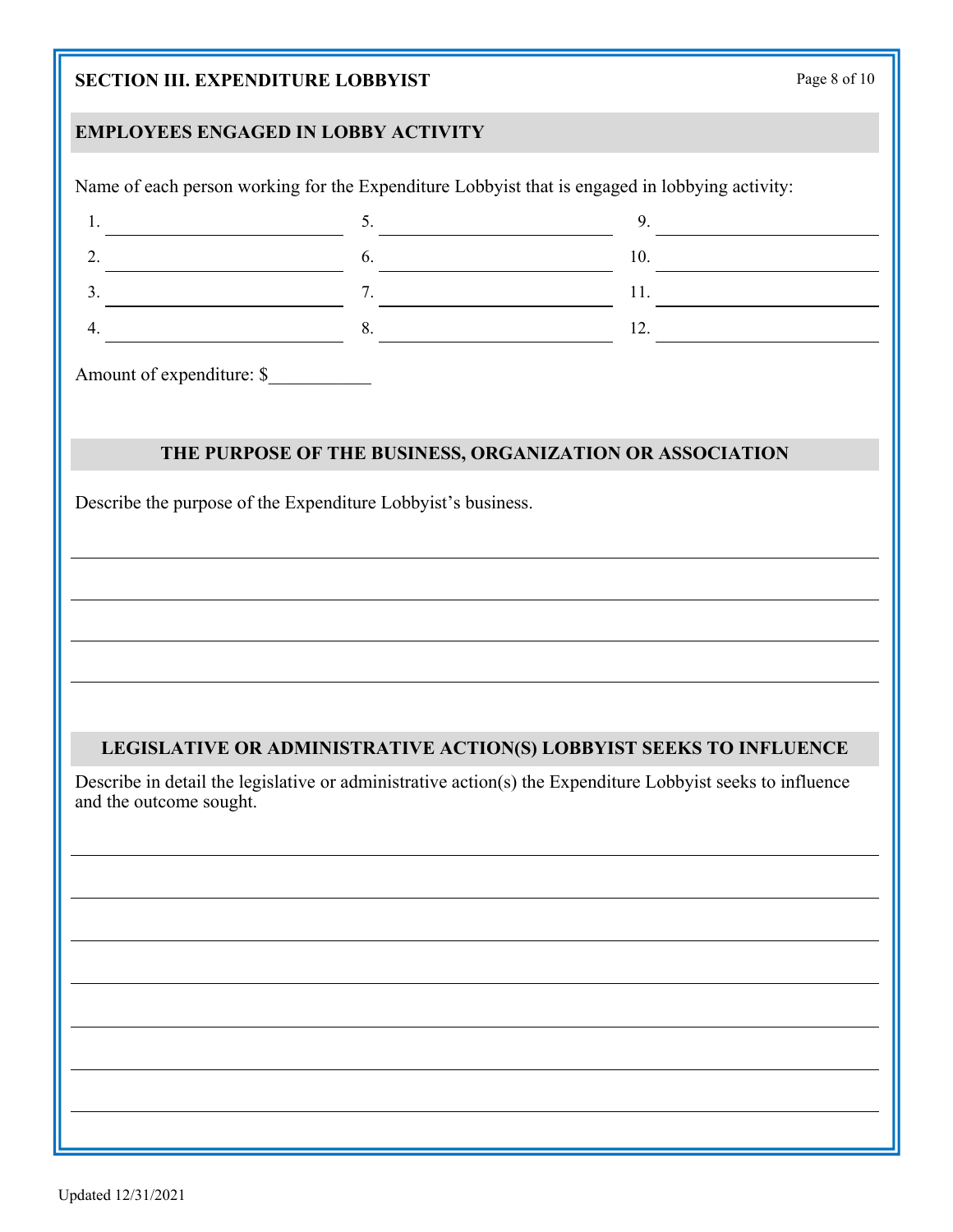# **LOBBYIST DISCLOSURE REPORT PAGE 8 INSTRUCTIONS**

#### **EXPENDITURE LOBBYIST INFORMATION**

- Name of each person working for the Expenditure Lobbyist that is engaged in lobbying activity.
- Describe the purpose of the Expenditure Lobbyist Business.
- Include the mount of expenditure.
- Describe in detail the County legislative or administrative action(s) the Expenditure Lobbyist seeks to influence and the outcome sought.

**Expenditure lobbyist means** any person who makes payments or incurs expenditures in the aggregate amount of five thousand dollars (\$5,000.00) or more during any calendar year in connection with carrying out public relations, advertising, or similar activities with the intent of soliciting or urging, directly or indirectly, other persons to communicate directly with any County official in order to attempt to influence a legislative or administrative action. The five thousand dollars (\$5,000.00) threshold does not include:

- (A) Compensation paid to contract lobbyists or inhouse lobbyists for Lobbying Activity; or
- (B) Dues, donations, or other economic consideration paid to a membership organization that is ongoing in nature and whose membership services are not limited to Lobbying Activity, regardless of whether the dues, donations, or other economic consideration are used in whole or in part for Lobbying Activity.

**Legislative action** means the drafting, introduction, consideration, modification, enactment, or defeat of any resolution, ordinance, amendment thereto, report, nomination, policy, or other action of the Board of Supervisors; a County board, commission, or task force; or any joint powers authority of which the County is a party.

**Administrative action** means the proposal, drafting, development, consideration, advocacy, recommendation, adoption, amendment, termination, extension, or approval of any rule, regulation, agreement, contract, permit, license, policy, or hiring action.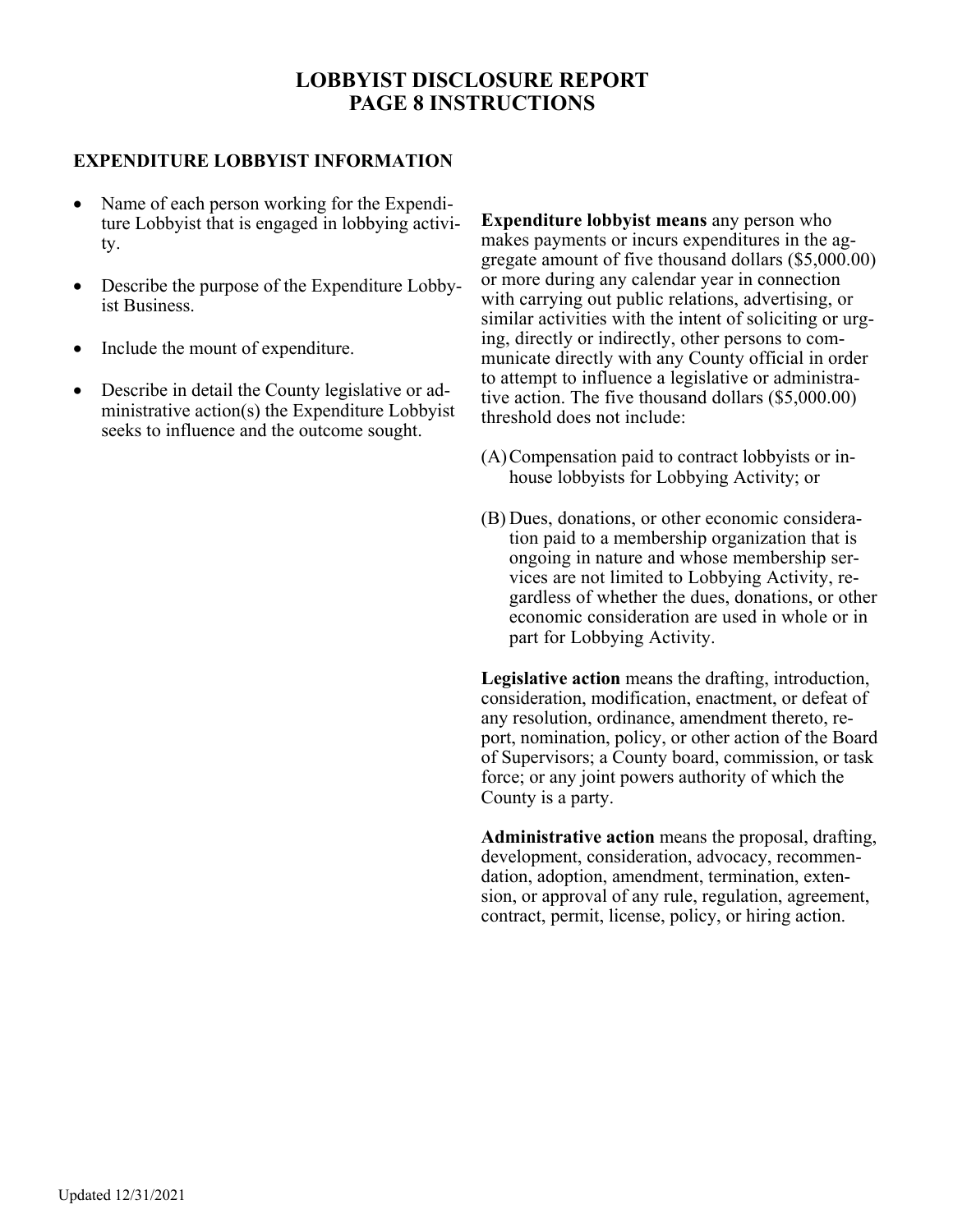#### **SECTION IV. LAND USE LOBBYIST**

#### **MAJOR LAND USE APPROVAL**

Complete for each major land use approval the Land Use Lobbyist has attempted to influence during the reporting period, provide the following information.

Application Number

(Planning File Number) Name/Description of Land Use Approval

Describe in detail the major land use approval the Land Use Lobbyist sought to influence, the activities to influence the decision, and the outcome sought.

Name of client(s) (if any) on whose behalf the land use lobbyist sought to influence the major land use approval:

| Name | <b>Street Address</b> | City, State, Zip Code |
|------|-----------------------|-----------------------|
|      |                       |                       |
|      |                       |                       |
|      |                       |                       |

#### **LOBBYING ACTIVITIES**

Summarize the land use lobbyist's activities during the reporting period relating to influencing the major land use approval, including reports prepared, events held, advertisements purchased, robocalls made, and mailers distributed.

> Total amount expended (excluding salary to officers and employees) during the reporting period on activities relating to influencing the major land use approval.

Total hours spent by officers, employees, agents, and members during the reporting period on activities relating to influencing the major land use.

Provide the following information for all entities to which you made payments of \$500 or more, in the aggregate, during the reporting period for lobbying activities relating to the major land use approval.

| <b>Entity Name</b>                                                     | Date of Payment Amount Paid Purpose |  |
|------------------------------------------------------------------------|-------------------------------------|--|
|                                                                        |                                     |  |
|                                                                        |                                     |  |
|                                                                        |                                     |  |
|                                                                        |                                     |  |
|                                                                        |                                     |  |
| This page may be duplicated. Check the box if this page is duplicated. |                                     |  |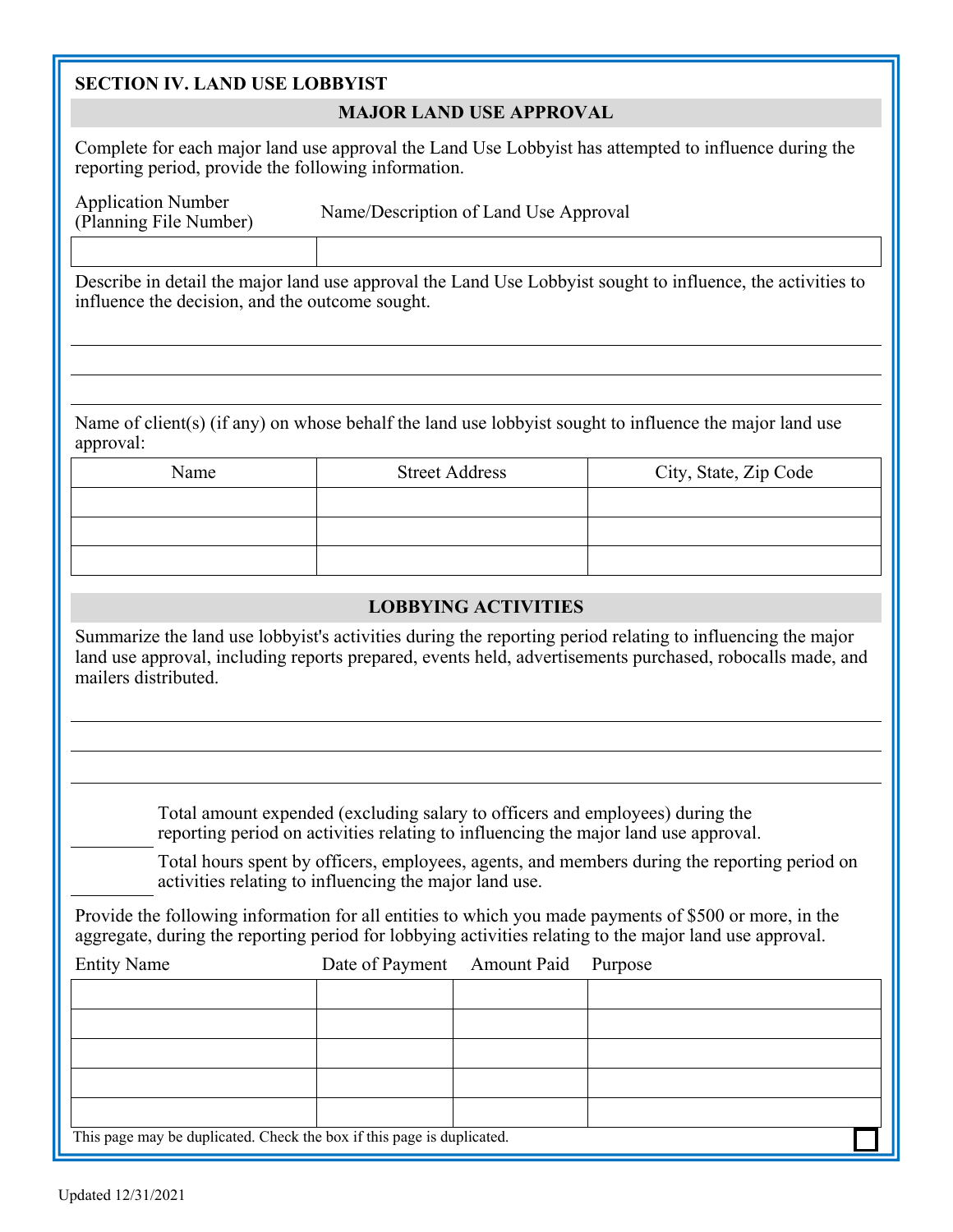# **LOBBYIST DISCLOSURE REPORT PAGE 9 INSTRUCTIONS**

#### **LAND USE LOBBYIST INFORMATION**

- List each major land use approval the lobbyist sought to influence, including the application number and description.
- Describe in detail the major land use approval(s) the Land Use Lobbyist seeks to influence, the activities to influence the decision, and the outcome sought.
- List clients the lobbyist sought to influence land use approval on their behalf, Name and address.
- Include a summary of activities relating to influencing the land use approval.
- Include the total dollar amount expended
- Include the total hours spent by officers and employees.
- Provide detail information for all entities to whom the lobbyist made payments of \$500 or more during the reporting period related to the major land use approval.

Land use lobbyists must update the reports required by this Section A3-63 of the Ordinance Code at least 7 days, but not more than 2l days, before any meeting or public hearing at which an action relating to the major land use approval, or any component thereof, will be on the agenda.

The applicant or appellant for any major land use approval must certify, on a form provided by the Clerk of the Board and filed with the Clerk of the Board, that it has complied with the requirements of this Section prior to each meeting or public hearing at which an action relating to the major land use approval, or any component thereof, will be on the agenda.

**Land use lobbyist means** any person who, during any consecutive l2-month period (i) makes payments or incurs expenditures in the aggregate amount of five thousand dollars (\$5,000.00) or more attempting to influence a major land use approval; or (ii) spends an aggregate amount of l0 or more hours of compen-

sated time attempting to influence a major land use approval, including time spent by officers, employees, agents, and members.

 $(A)$  The exemptions in subsections  $(d)$ ,  $(i)$ ,  $(i)$ ,  $(l)$ , and (m) of Section A3-64 do not apply to land use lobbyists.

(B) Officers, employees, agents, and members of a land use lobbyist are not required to separately comply with Section 43-63 for time or funds expended on behalf of the land use lobbyist in the scope of that relationship.

**Major land use approval** means any legislative or administrative action by the County on an application relating to (i) construction, demolition, alteration, development, or use of property in the unincorporated county that, if approved, would affect, in the aggregate, more than 25,000 gross square feet of existing, approved, or proposed buildings or structures; (ii) the surface mining operation or reclamation of mined lands involving the disturbance or reclamation of more than 25,000 gross square feet of land; or (iii) a "major subdivision," as defined in Section  $C12-5.20(d)$ .

**Influencing** means contacting, either directly or indirectly, for the purpose of promoting, supporting, modifying, opposing, causing the delay or abandonment of conduct, or otherwise intentionally affecting the official actions of the County official, by any means, including, but not limited to providing, preparing, processing, or submitting information, incentives, statistics, studies, or analyses.

**Legislative action** means the drafting, introduction, consideration, modification, enactment, or defeat of any resolution, ordinance, amendment thereto, report, nomination, policy, or other action of the Board of Supervisors; a County board, commission, or task force; or any joint powers authority of which the County is a party.

**Administrative action** means the proposal, drafting, development, consideration, advocacy, recommendation, adoption, amendment, termination, extension, or approval of any rule, regulation, agreement, contract, permit, license, policy, or hiring action.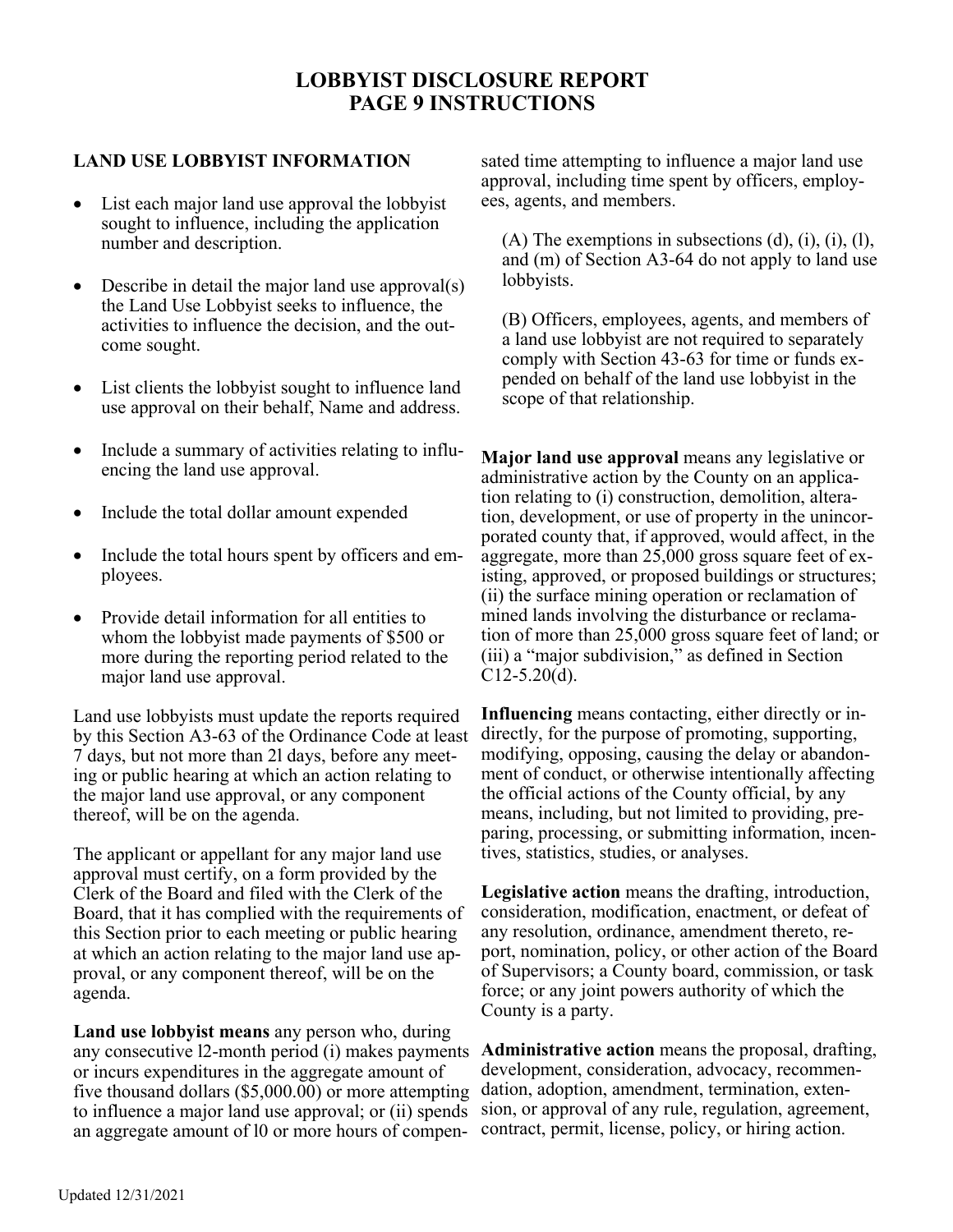| Initial Registration Fee - \$180<br>(filed between January 1 - June 29 for period ending December 31)                                                                                                                                                                                                                                                                                                                                                                                       |
|---------------------------------------------------------------------------------------------------------------------------------------------------------------------------------------------------------------------------------------------------------------------------------------------------------------------------------------------------------------------------------------------------------------------------------------------------------------------------------------------|
| Reduced Initial Registration Fee - \$90<br>(filed between June 30 - December 31 for period ending December 31)                                                                                                                                                                                                                                                                                                                                                                              |
| Annual Registration Fee - \$60 (due by January 15th)<br>(Included with the October-December Disclosure Report)                                                                                                                                                                                                                                                                                                                                                                              |
| Penalty for Delinquent Filing of Registration - \$60                                                                                                                                                                                                                                                                                                                                                                                                                                        |
| Penalty for Delinquent Filing of Quarterly Disclosure Report - \$10<br>(reports received after April 15th, July 15th and October 15th)                                                                                                                                                                                                                                                                                                                                                      |
| Total Payment Due with Report $$0.00$                                                                                                                                                                                                                                                                                                                                                                                                                                                       |
|                                                                                                                                                                                                                                                                                                                                                                                                                                                                                             |
| <b>VERIFICATION</b> (Check all verifications)                                                                                                                                                                                                                                                                                                                                                                                                                                               |
| I acknowledge that each Lobbyist is required to file an Annual Registration Report and pay<br>annual fees due on the 15th of January.                                                                                                                                                                                                                                                                                                                                                       |
| I acknowledge that each Lobbyist is required to file a Quarterly Lobbyist Disclosure Report<br>due on the 15th of each month following the calendar quarter.                                                                                                                                                                                                                                                                                                                                |
| I acknowledge that a late fee will be assessed for late annual and quarterly reports.                                                                                                                                                                                                                                                                                                                                                                                                       |
| I certify that I have been authorized by the Lobbyist(s) identified above to make this verification. I have<br>reviewed the requirements of the provisions of the County of Santa Clara Ordinance Code Division A3,<br>Chapter VII, relating to Lobbying. I certify under penalty of perjury under the laws of the State of Cali-<br>fornia that I have reviewed this Lobbyist Report and to the best of my knowledge the information con-<br>tained herein is true, correct, and complete. |
| <b>Print Name</b><br>Title                                                                                                                                                                                                                                                                                                                                                                                                                                                                  |

**SECTION V. FEES AND VERIFICATION** Page 10 of 10

**FEES DUE** 

# fornia that I have reviewed this Lobbyist Report and to the best of my knowledge the information con-Print Name Title Signature Date If Terminating lobbying activities, include the Termination report along with a final quarterly disclosure report.

Print & Save